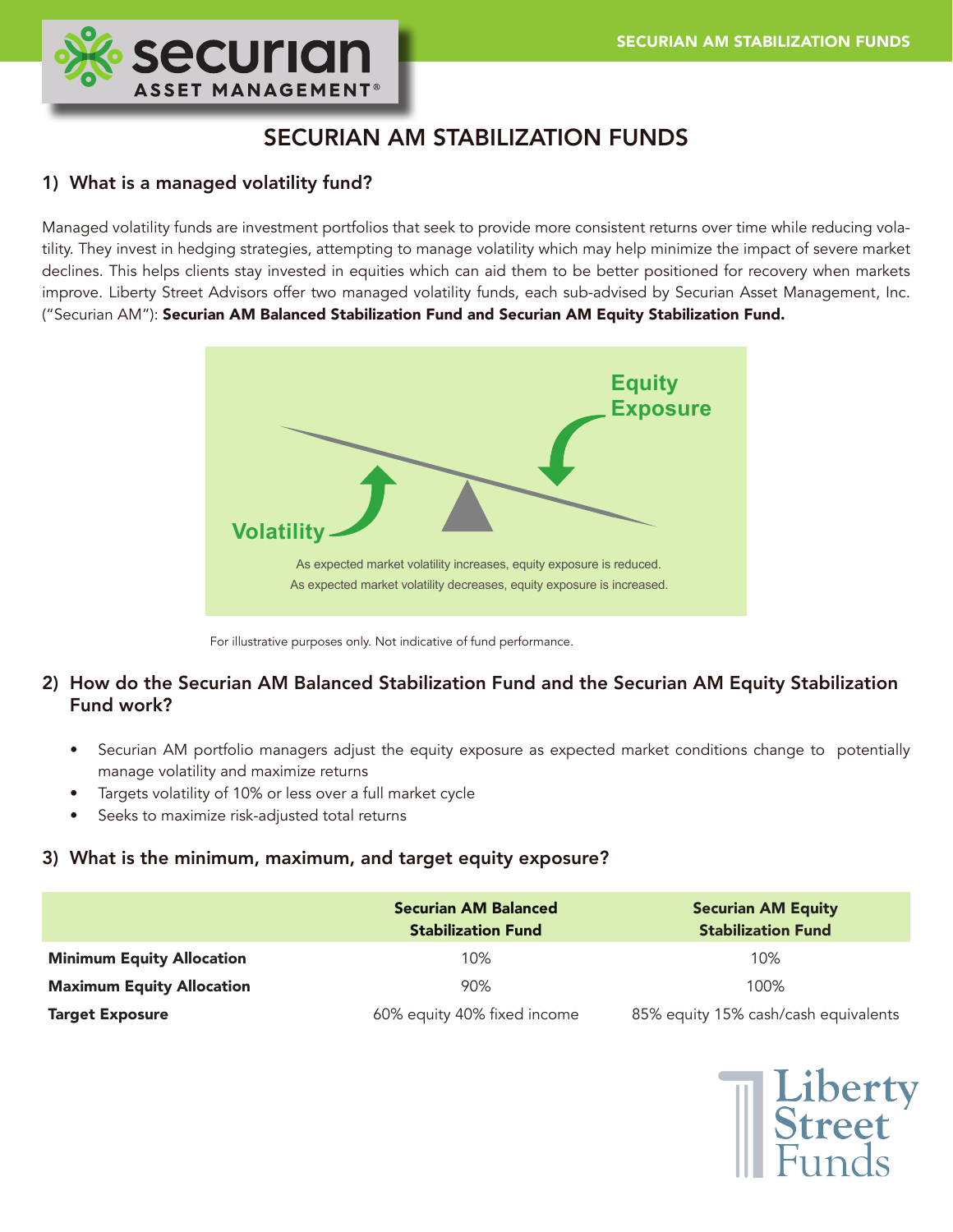

## 4) What are the expense ratios for the Securian AM Funds?

|                            | <b>Securian AM Balanced</b><br><b>Stabilization Fund</b> | <b>Securian AM Equity</b><br><b>Stabilization Fund</b> |
|----------------------------|----------------------------------------------------------|--------------------------------------------------------|
| <b>Gross Expense Ratio</b> | 1.07%                                                    | 1.73%                                                  |
| Net Expense Ratio*         | $1.01\%$                                                 | 1.13%                                                  |

\*The Fund's advisor has contractually agreed to waive its fee and/or pay operating expenses (excluding certain expenses such as acquired fund fees and expenses) so that total annual fund operating expenses do not exceed 0.95%. The contractual agreement is in effect until December 31, 2023. The net expense ratio is applicable to investors.

# 5) What are the potential benefits of the Securian AM Funds?

## Balanced Stabilization:

- Seeks to provide consistent returns by reducing the potential negative impact of market volatility
- Employs a transparent approach to target 10% or less volatility by efficiently managing overall equity exposure
- Aims to capture potential gains and help reduce investment risks through its dynamic hedging strategy

## Equity Stabilization:

- Seeks to maximize risk-adjusted returns and reduce the potential negative impact of market volatility
- Captures potential gains and helps reduce investment risks through its dynamic hedging strategy
- Employs a transparent approach to target 10% or less volatility by efficiently managing overall equity exposure
- Lower interest rate risk through a targeted 15% or less cash/cash equivalent allocation with no fixed income maturities longer than one year

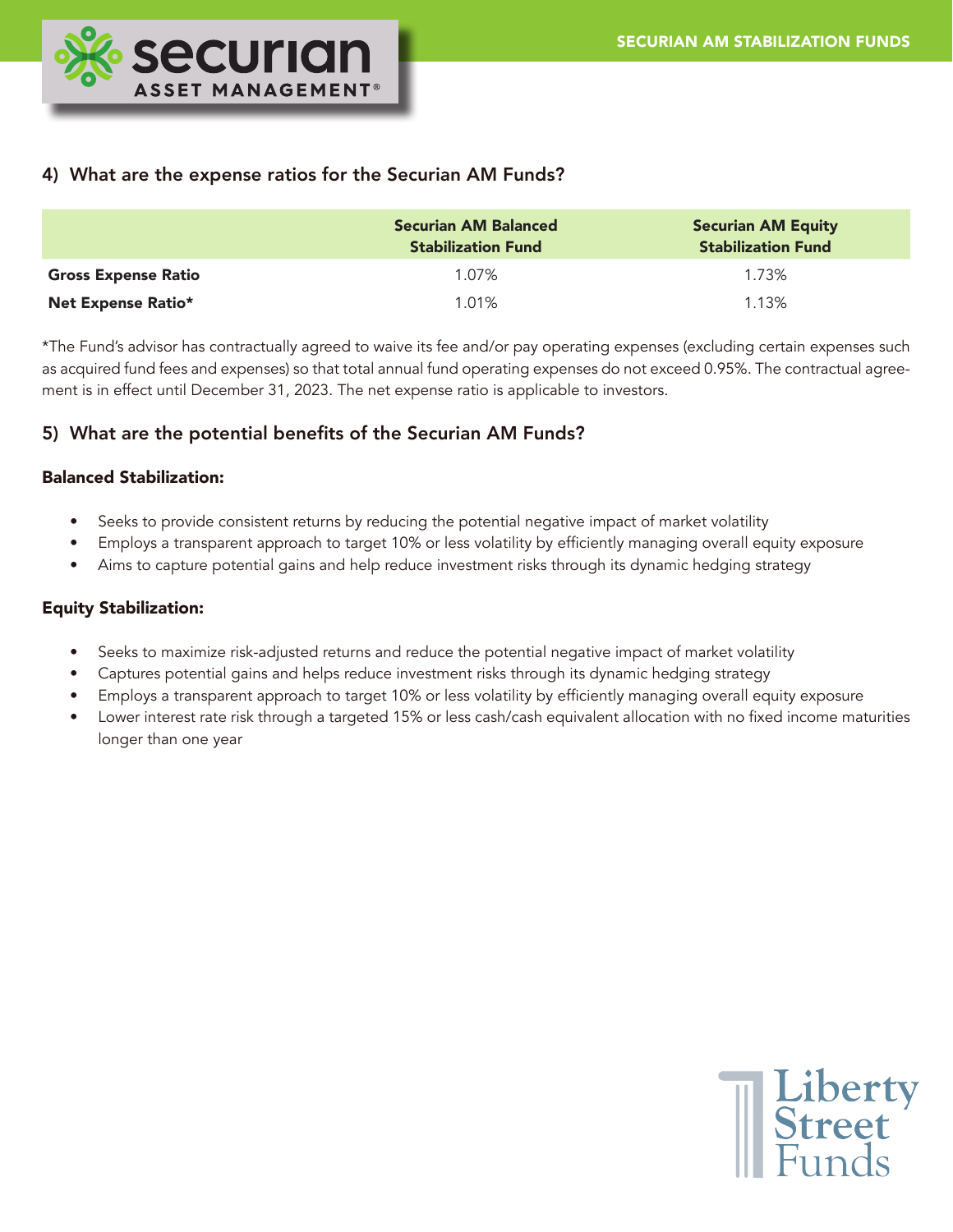# SECURIAN AM STABILIZATION FUNDS

## Securian AM Balanced Stabilization Fund:

- Targets 60% equity exposure and 40% fixed income allocation, while using S&P 500 futures contracts to manage the equity volatility
- Adjusts equity exposure as market conditions change, allowing a minimum equity allocation of 10% and a maximum of 90%
- As expected equity volatility increases, equity exposure is reduced by either selling S&P 500 futures contracts or reducing long positions in them
- Seeks an average annualized volatility of 10% or less over an extended time period
- Fixed Income portion primarily invests in investment grade corporate bonds

## Securian AM Equity Stabilization Fund:

- Invests at least 80% of net assets in equity securities, targeting 85% equity exposure and 15% cash/cash equivalent exposure under normal conditions
- Adjusts equity exposure to be as high as 100% in periods of low expected market volatility, and as low as 10% in periods of high volatility
- As expected equity volatility increases, equity exposure is reduced by either selling S&P 500 futures contracts or reducing long positions in them
- Equity exposure will primarily include Exchange Traded Funds (ETFs) whose objective is to invest in equity securities with prices less volatile than the broad equity markets
- Seeks an average annualized volatility of 10% or less over an extended time period

## About Securian Asset Management

Securian Asset Management specializes in fixed income investments, equity stabilization strategies, and equity investments in real estate and income-oriented strategies. Investment strategies are based on top down macroeconomic outlook, and bottom-up sector and company-specific research. Securian AM believes that managers can't know too much about a security prior to investing, and targets market inefficiencies in seeking to deliver out performance while managing downside risk. Fundamental research is driven by the core investment philosophy of maximizing total risk adjusted returns, principal preservation and disciplined risk management.